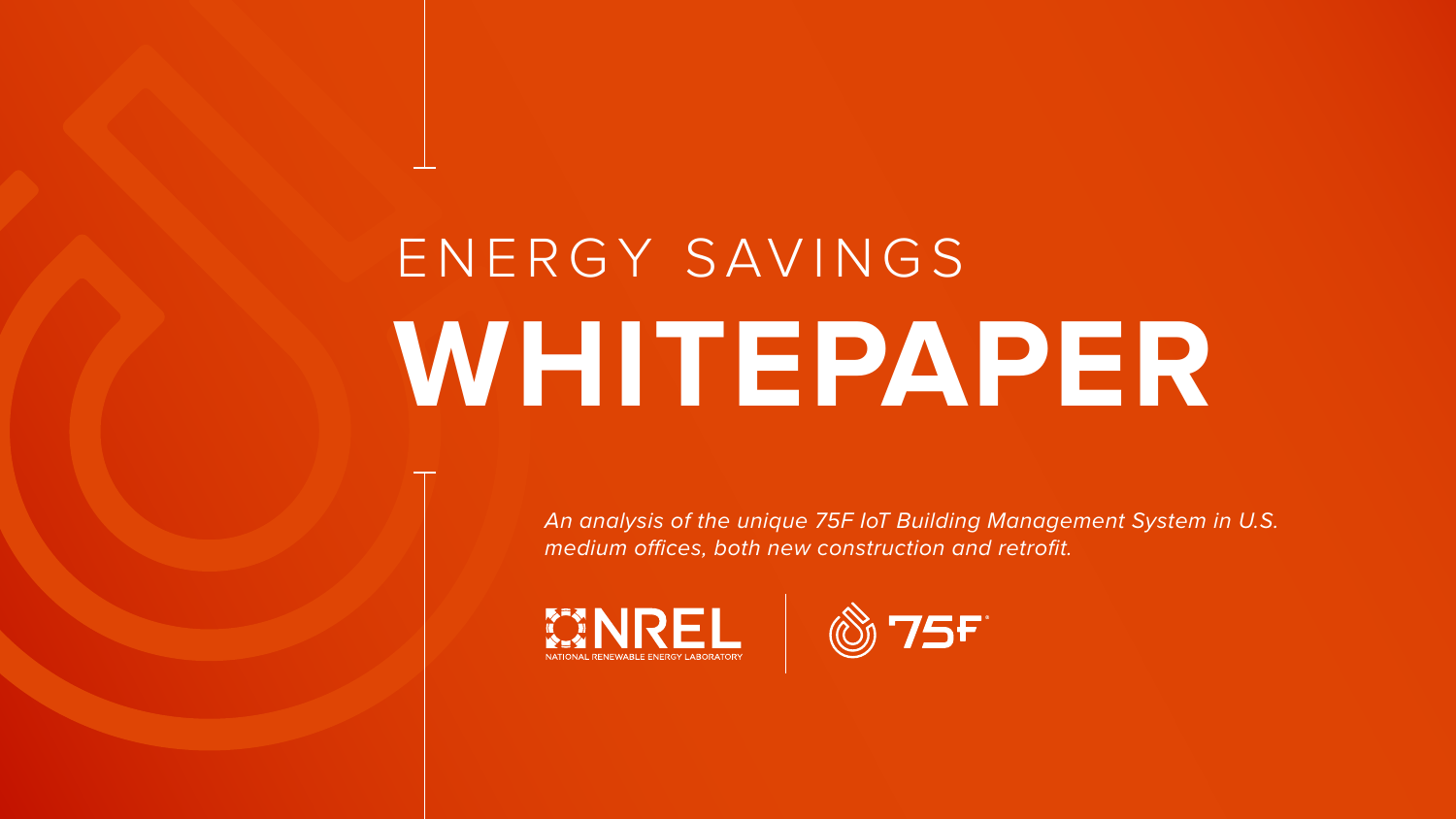

This report comprehensively quantifies the potential energy savings of the 75F IoT Building Management System (BMS) in U.S. medium offices, both retrofit and new construction. Studied 75F applications include Outside Air Optimization (OAO), and Smart VAV With Reheat.

- ▶ Total building energy savings of up to 28% in retrofit mid-size offices
- ▶ Total building energy savings of up to 31% for new construction mid-size offices
- ► Energy savings potential is **consistent** across the United States

The National Renewable Energy Lab (NREL) cultivated the data in this report by leveraging U.S. Department of Energy (DOE) building benchmarks and characteristics across multiple cities, annualized to capture total building energy savings as well as heating, ventilating, and air conditioning (HVAC) electricity and natural gas energy use intensity (EUI) reductions.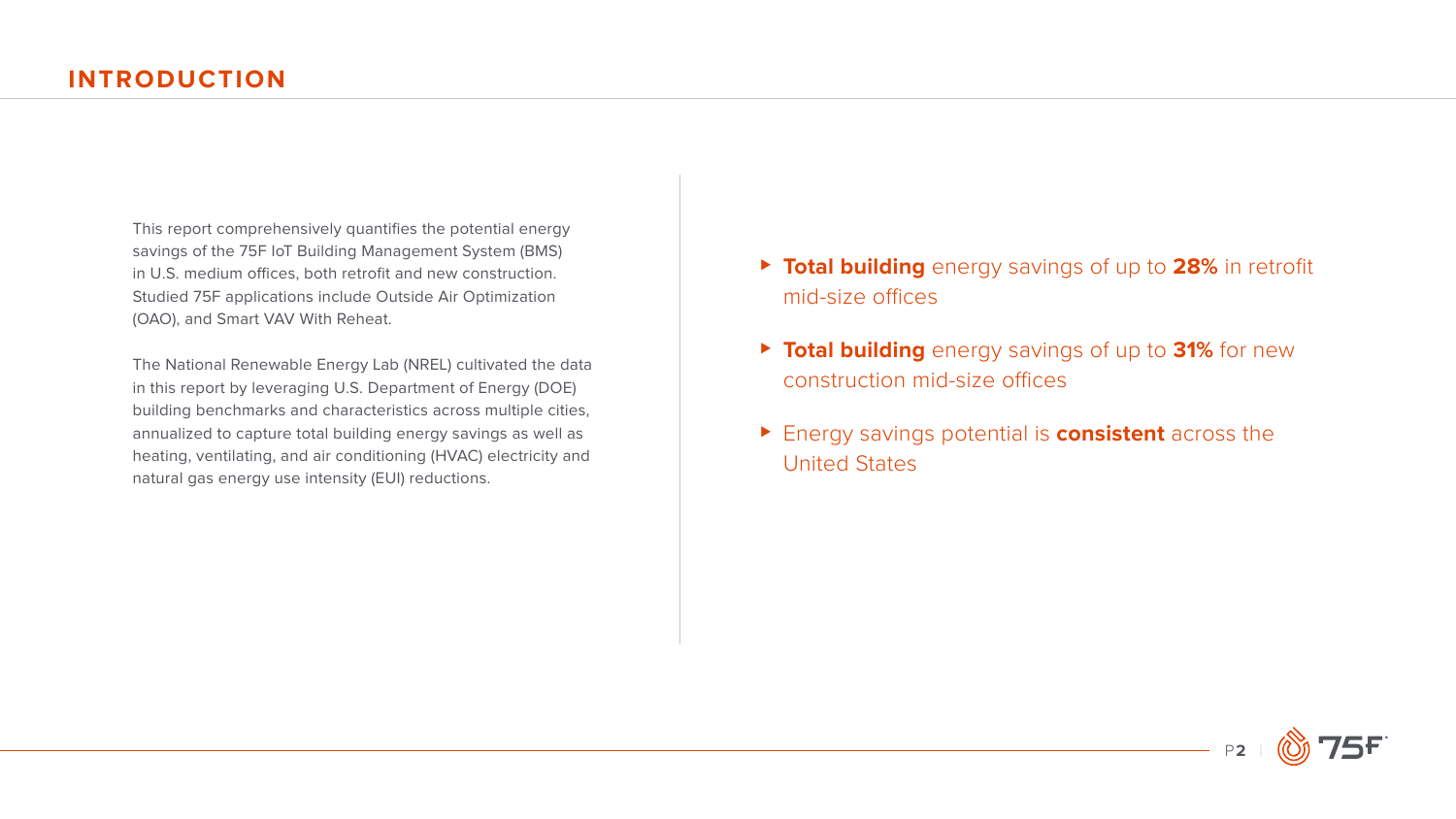

<span id="page-2-0"></span>*The U.S. Department of Energy (DOE) is responsible for conducting research about commercial building systems and energy efficiency in coordination with national laboratories, private industry, and universities, with a stated goal of developing more energy efficient buildings and eventually reaching zero energy buildings. This research relies heavily on standardized benchmarks developed and shared by Lawrence Berkeley National Laboratory (LBNL), Pacific Northwest National Laboratory (PNNL), and the National Renewable Energy Laboratory (NREL), the nation's primary laboratory for renewable energy and energy efficiency research and development.* 

### CLIMATE ZONES

The offices analyzed in this report are in 16 cities representing all U.S. climate zones: Honolulu, HI; Tampa, FL; Tucson, AZ; Atlanta, GA; El Paso, TX; San Diego, CA; New York, NY; Albuquerque, NM; Seattle, WA; Buffalo, NY; Denver, CO; Port Angeles, WA; Rochester, MN; Great Falls, MT; International Falls, MN; and Fairbanks, AK. Efficiencies are based on the American Society of Heating, Refrigerating and Air Conditioning Engineers (ASHRAE) Standard 90.1-2016 for new construction buildings, and Standard 90.1-2004 for retrofit buildings. All buildings have varying schedules, occupancy, component efficiency, locations and orientation, lighting loads, plug loads, HVAC sequences and varying ventilation requirements based on zone use.

## MEDIUM OFFICES

Medium office building energy consumption is based on a three-story building with 53,600 square feet, a packaged air conditioning unit for cooling and a gas furnace inside the packaged air conditioning unit for heating. Distribution and terminal units include a VAV terminal box with damper and electric reheating coil.

RESULTS | **Medium Offices[, Retrofit](#page-5-0)**

RESULTS | **Medium Offices[, New Construction](#page-7-0)**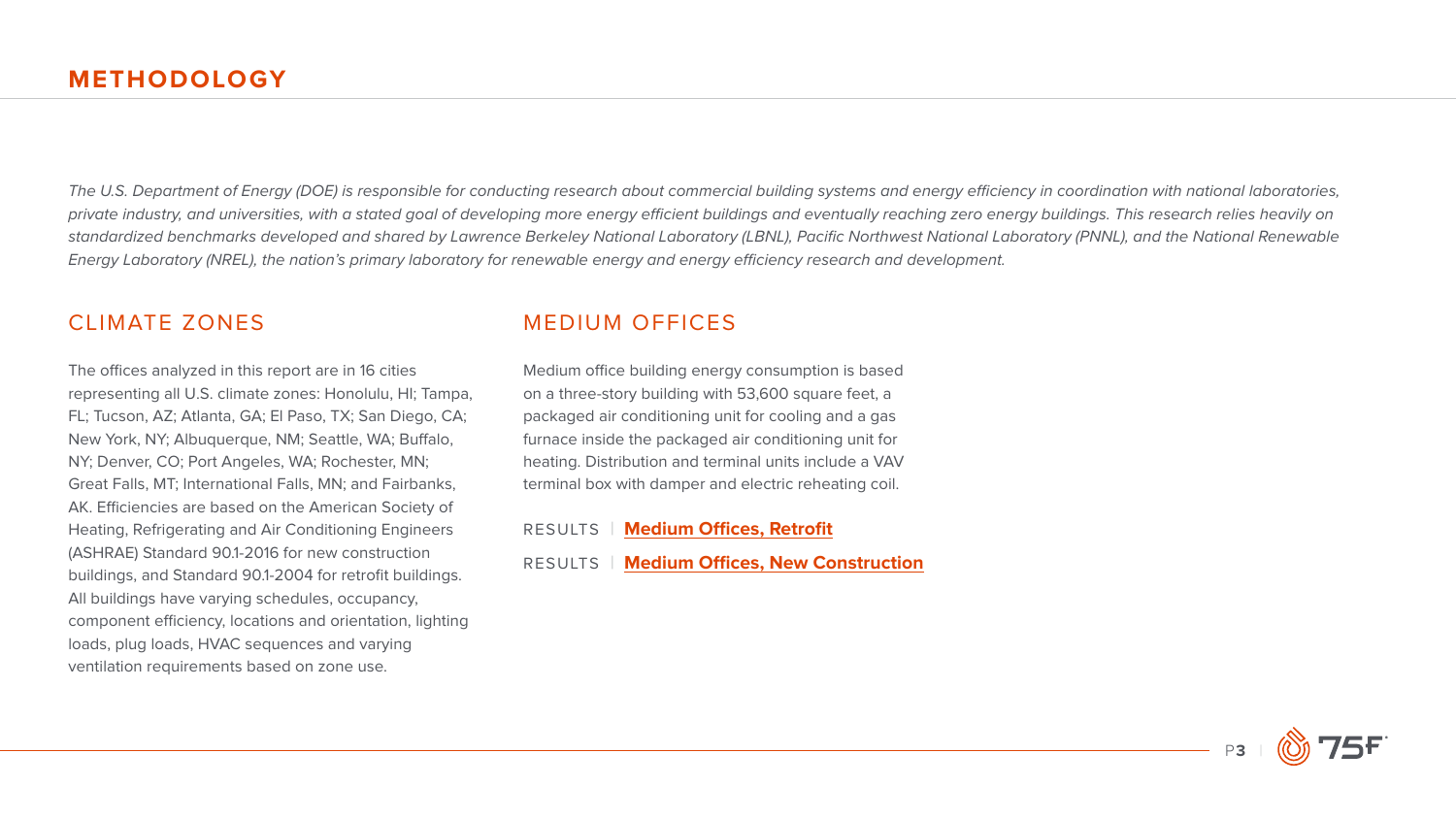75F® Outside Air Optimization™ (OAO) is an application that combines hardware, software, and real-time weather data providing advanced sequences of operation from rooftop economizers to built-up air handlers in a wide range of commercial buildings. While OAO's three primary benefits are improved efficiency, comfort and indoor air quality, this report will focus on OAO's efficiency potential. NREL's study includes three OAO control strategies: OAO, OAO Interval Modulation (IM), and OAO Smart Demand Control Ventilation (DCV). This report focuses exclusively on OAO data, though specific control strategy descriptions are available for all three.

# 75F<sup>®</sup> Outside Air Optimization<sup>™</sup>

- ⊲ **OAO** reduces required ventilation of outdoor air leveraging additional sensors and optimized setpoints, and provides comparative enthalpy free cooling.
- ▶ **OAO IM** cycles the fan to maintain minimum outdoor air ventilation. Applied in any building with constant-speed fans in the HVAC equipment that provides ventilation to occupants.
- ◆ **OAO Smart DCV** uses CO2 sensors to detect occupancy & adjusts ventilation by room in VAV systems. Applied in buildings with central HVAC systems serving multiple zones leveraging traditional VAV terminal units.

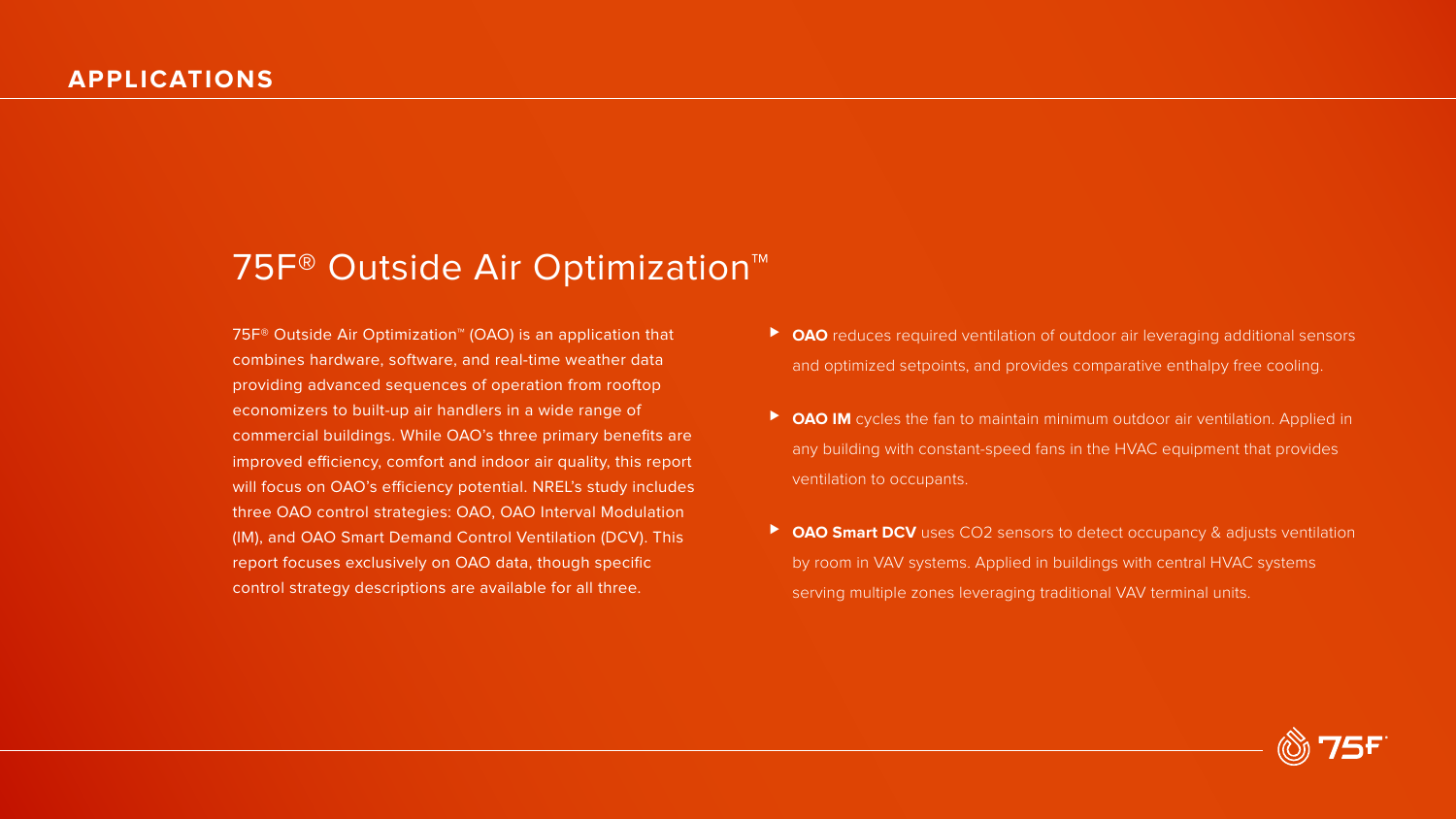# 75F<sup>®</sup> Smart VAV With Reheat<sup>™</sup>

75F® Smart VAV with Reheat™ is a full-stack solution with components that include sensors connecting to 75F's AI for cloud analysis, a 75F® Central Control Unit™ (CCU) as a supervisor with built-in wall interface, 75F<sup>®</sup> Smart Node<sup>™</sup> as terminal equipment controllers, third-party units with actuators or 75F Smart Dampers, and Facilisight, 75F's building intelligence suite of web and mobile apps for secure remote monitoring and control. VAV is an advantageous application for commercial buildings larger than 40,000 square feet with diverse loads or those that require simultaneous exterior

heating and interior cooling during winter months. Where common air handling equipment may serve these zones today, VAV with Reheat allows a central RTU or AHU to serve multiple zones. This way, one duct run can provide air for ventilation and cooling while reheat can be used for zones that need heating. Where traditional VAV systems can be costly and inefficient, 75F has encapsulated newer ASHRAE-recommended advanced VAV control sequences. This application modernizes and acknowledges today's fully modulating RTUs and AHUs.

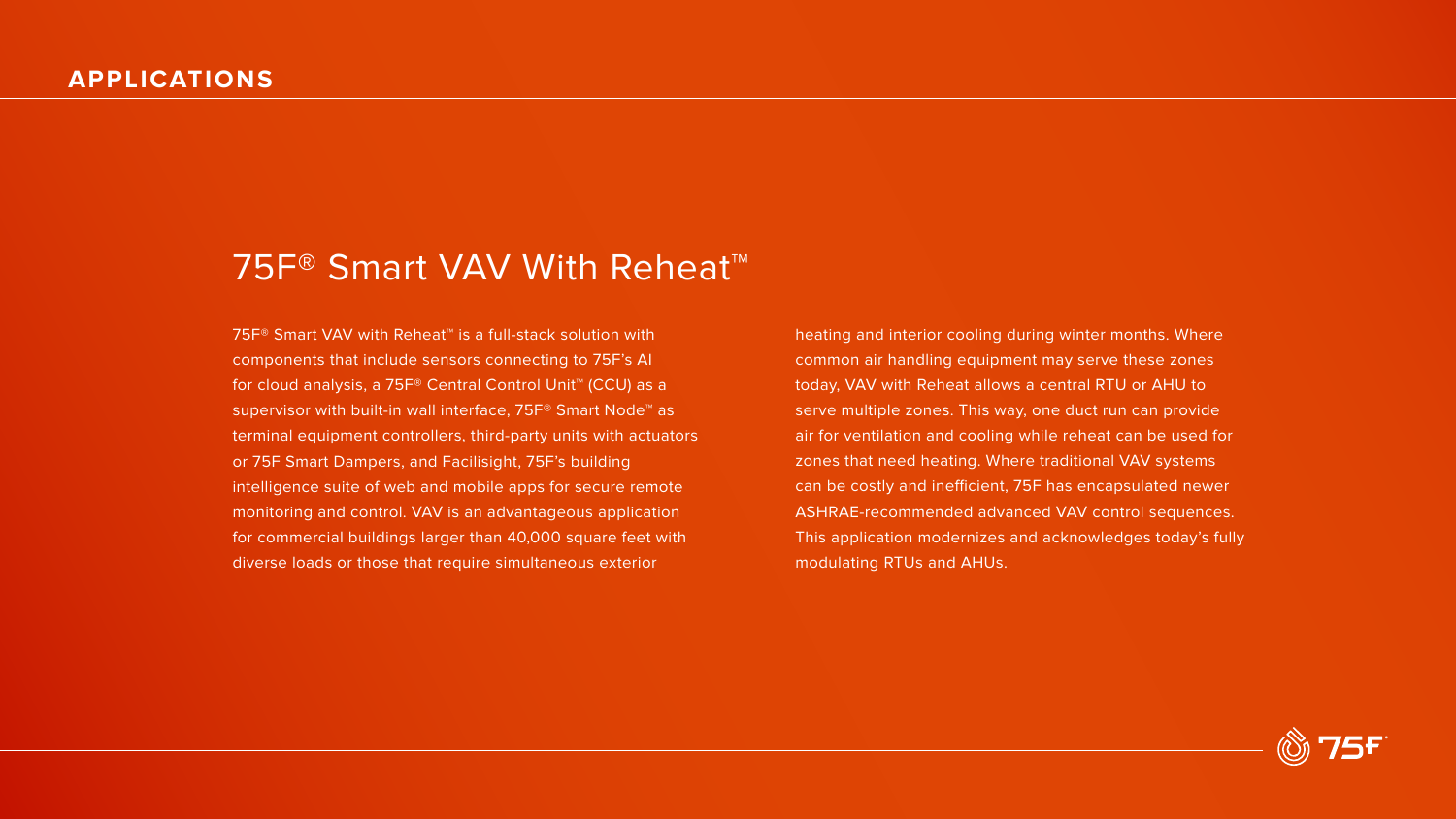P**6** |

<span id="page-5-0"></span>**RESULTS** | MEDIUM OFFICES, RETROFIT







\*In this application, natural gas EUI increases due to cost efficiency over electricity.

◆ [Methodology](#page-2-0)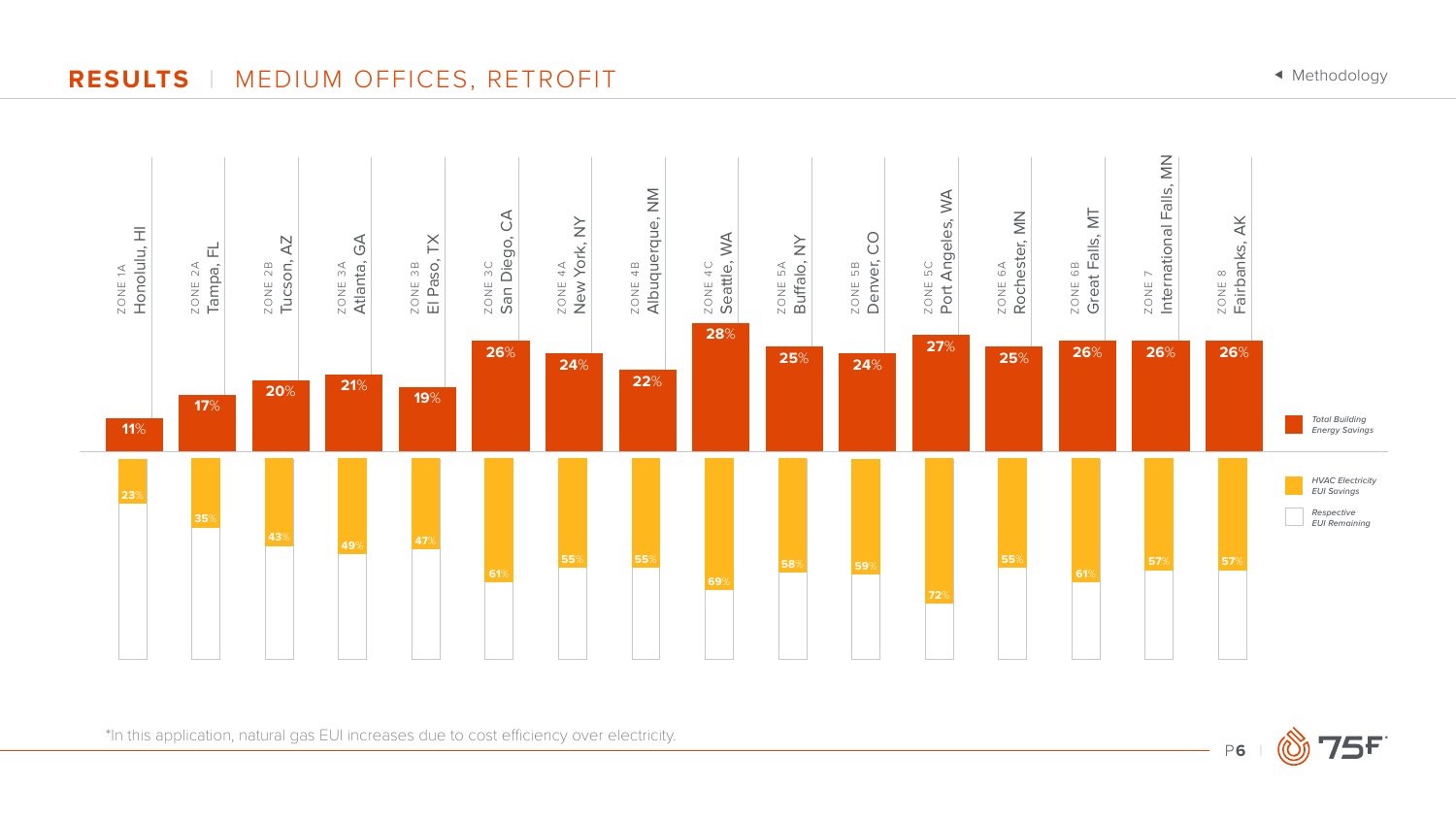P**7** |

# **HIGHLIGHTS** | MEDIUM OFFICES, RETROFIT



◆ [Methodology](#page-2-0)



75F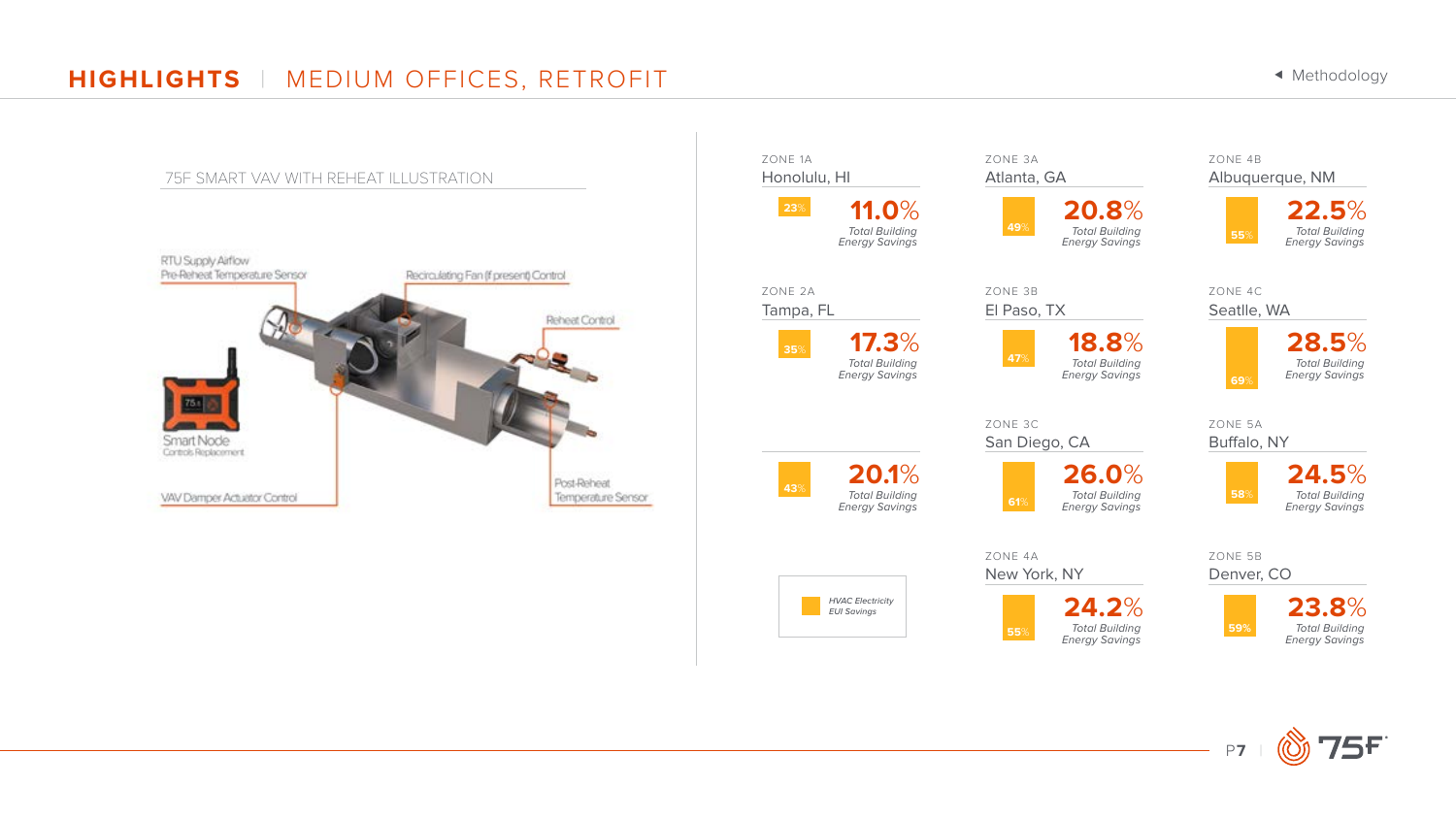P**8** |

# <span id="page-7-0"></span>**RESULTS** | MEDIUM OFFICES, NEW CONSTRUCTION







\*In this application, natural gas EUI increases due to cost efficiency over electricity.

◆ [Methodology](#page-2-0)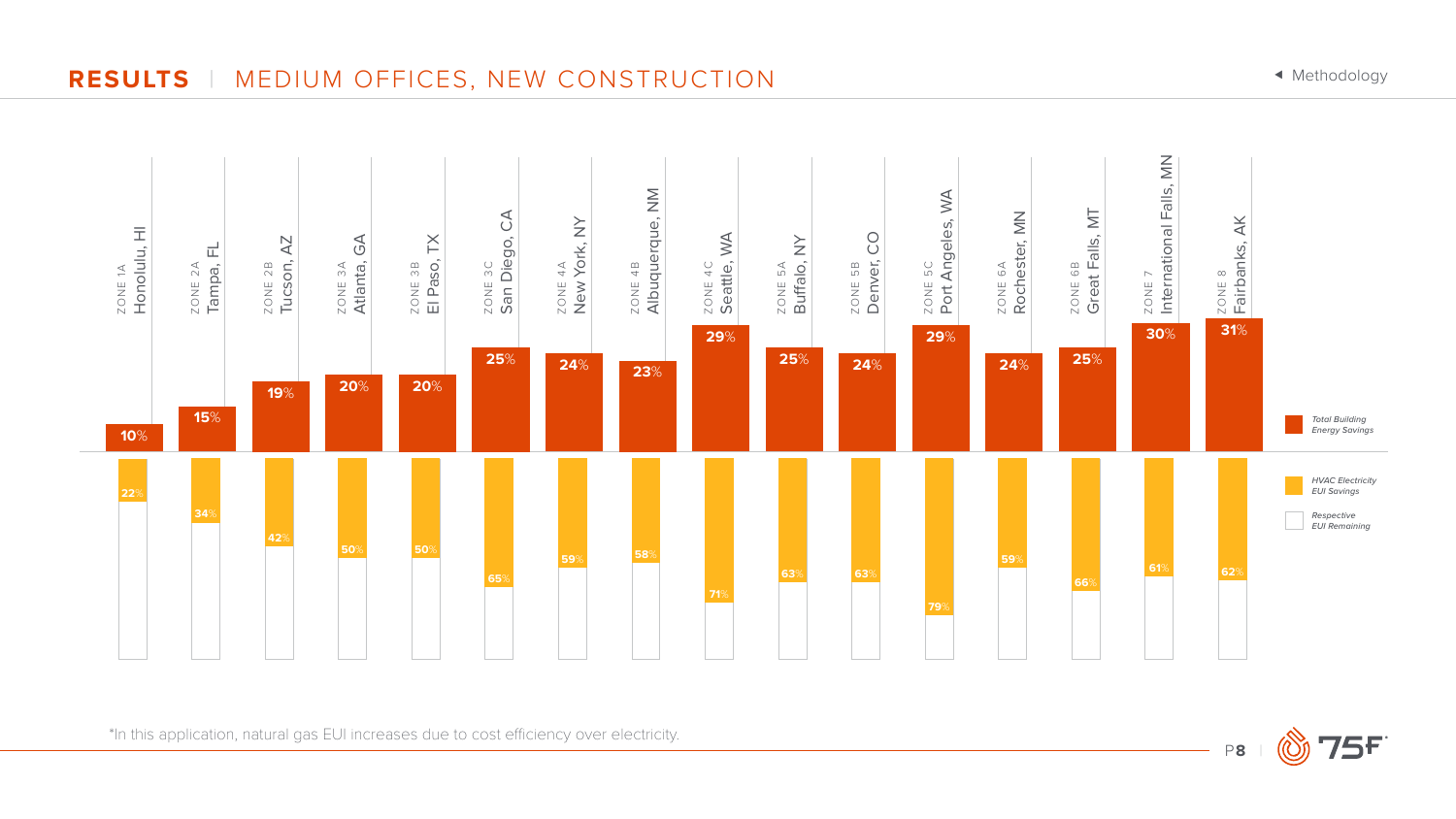

# **HIGHLIGHTS** | MEDIUM OFFICES, NEW CONSTRUCTION

### ZONE 4B Albuquerque, NM



ZONE 4C Seatlle, WA









ZONE 5B Denver, CO





⊳ [Methodology](#page-2-0)